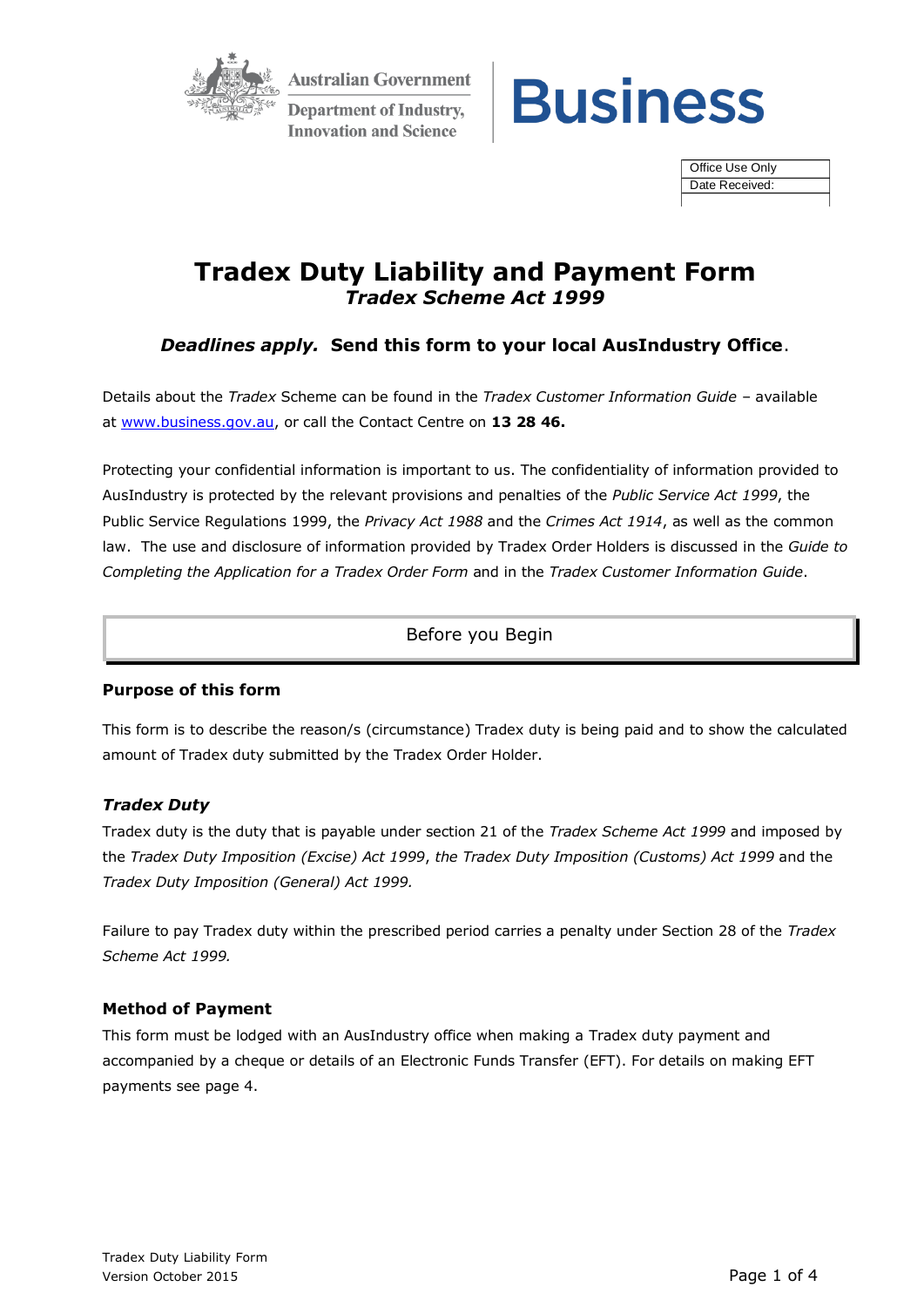| 1 | Tradex Order Number   |                                                                                                                                                                      | 7  | Website address (if you have one)                                                                                                                              |              |                       |                                  |
|---|-----------------------|----------------------------------------------------------------------------------------------------------------------------------------------------------------------|----|----------------------------------------------------------------------------------------------------------------------------------------------------------------|--------------|-----------------------|----------------------------------|
| 2 | 2<br>0                | Name of Tradex Order Holder                                                                                                                                          | 8  | Business email address (if you have one)                                                                                                                       |              |                       |                                  |
|   | Mr, Ms, etc           | If individual or sole trader<br>Given name/s                                                                                                                         | 9  | Trading name/s (if you trade under another name)                                                                                                               |              |                       |                                  |
|   | Family name (surname) |                                                                                                                                                                      |    |                                                                                                                                                                |              |                       |                                  |
|   | Birth date            |                                                                                                                                                                      | 10 | Business street address<br>Street                                                                                                                              |              |                       |                                  |
|   | Legal/registered name | If company or other incorporated entity                                                                                                                              |    | Suburb                                                                                                                                                         |              | State                 | Postcode                         |
|   |                       |                                                                                                                                                                      | 11 | Business postal address (if different to above)<br>Postal                                                                                                      |              |                       |                                  |
| 3 | (if you have one)     | Australian Business Number (ABN)                                                                                                                                     | 12 | Suburb<br>Nominated contact person for Tradex matters                                                                                                          |              | State                 | Postcode                         |
| 4 | (if you have one)     | Australian Company Number (ACN)                                                                                                                                      |    | Mr, Ms, etc<br>Family name (surname)                                                                                                                           | Given name/s |                       |                                  |
| 5 |                       | If no ABN please quote CCID<br>(Customs Client Identifier)                                                                                                           | 13 | Contact person's position<br>Chief Executive<br>Officer<br>Company Secretary                                                                                   |              | Accountant<br>Partner | Financial Controller /           |
| 6 | changed recently?     | Have any business or contact details                                                                                                                                 |    | Managing Director<br>Director                                                                                                                                  |              | Manager               | Other - Specify below $\sqrt{1}$ |
|   | Yes $\Leftrightarrow$ | Go to Question 7<br>If your ABN or legal/registered name<br>has changed please contact your<br>nearest AusIndustry office or the<br>AusIndustry Hotline on 13 28 46. | 15 | 14 Preferred method of contact (tick one only)<br>Email<br>Contact phone<br>Contact mobile                                                                     | Phone        |                       | Letter                           |
|   | No ⇒                  | Go to Question 18                                                                                                                                                    |    | Contact fax<br>Contact email address (if not same as business email)                                                                                           |              |                       |                                  |
|   |                       |                                                                                                                                                                      | 16 | Postal address of contact person<br>(If not the same as the business postal address)<br>all Tradex correspondence will be sent here<br><b>Street</b><br>Suburb |              | State                 | Postcode                         |
|   |                       |                                                                                                                                                                      | 17 | Customs Broker details (if you have one)<br><b>Broker Business Name</b>                                                                                        |              |                       |                                  |
|   |                       |                                                                                                                                                                      |    | Broker's Name<br>Broker's Phone                                                                                                                                |              |                       |                                  |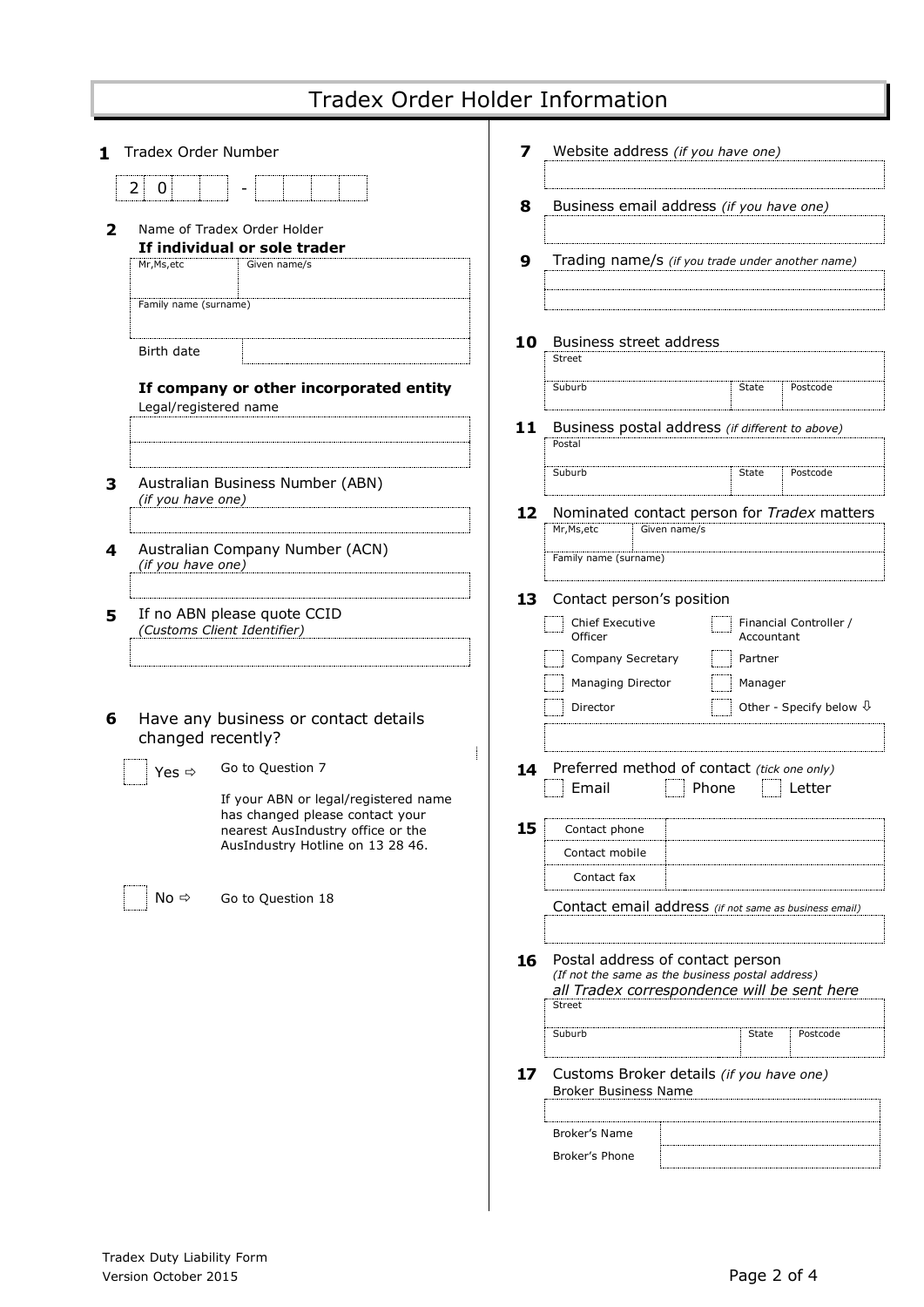# **18** Duty Liability Agreements

|    | Do you have a written agreement approved by AusIndustry to reconcile your Tradex<br>Yes<br>No<br>duty liability on a periodic basis? |                                         |  |  |  |  |
|----|--------------------------------------------------------------------------------------------------------------------------------------|-----------------------------------------|--|--|--|--|
|    | $\Rightarrow$ Go to Question 19<br>If Yes                                                                                            |                                         |  |  |  |  |
|    | Go to Question 20<br>If No<br>⇨                                                                                                      |                                         |  |  |  |  |
|    | For further information regarding reconciliation payment agreements please contact an AusIndustry Office.                            |                                         |  |  |  |  |
| 19 | Agreed Method/s                                                                                                                      |                                         |  |  |  |  |
|    | <b>Duty payment details</b>                                                                                                          | Description of Goods:                   |  |  |  |  |
|    | $\Box$ Goods consumed or used in Australia                                                                                           |                                         |  |  |  |  |
|    | $\Box$ Goods disposed of, or otherwise dealt with in Australia                                                                       |                                         |  |  |  |  |
|    | $\Box$ Other Tradex non-compliance issues<br>Goods not exported within the approved period                                           | Approved Agreed Method (if applicable): |  |  |  |  |
|    |                                                                                                                                      |                                         |  |  |  |  |

# **<sup>20</sup>** Other Duty Payments

Amount of Tradex Duty \$A\_\_\_\_\_\_\_\_\_\_\_\_\_\_

Reconciliation period: \_\_\_\_\_\_/\_\_\_\_/\_\_\_\_ to \_\_\_/\_\_\_/\_\_

| (attach a schedule if insufficient space)                                                                                                                 |                       |                           |
|-----------------------------------------------------------------------------------------------------------------------------------------------------------|-----------------------|---------------------------|
| <b>Tariff Chapter Classification</b><br><b>Customs Entry Number</b>                                                                                       |                       | <b>Tradex Duty Amount</b> |
| First two digits                                                                                                                                          |                       | \$A                       |
|                                                                                                                                                           |                       |                           |
| $\Box$ Goods consumed or used in Australia - date $\Box$                                                                                                  | Description of Goods: |                           |
| <b>Le</b> Goods disposed of, or otherwise dealt with in Australia – date $\frac{1}{2}$                                                                    |                       |                           |
| <b>U</b> Other Tradex non-compliance issues - date $\frac{1}{\sqrt{2}}$                                                                                   |                       |                           |
| <b>Le</b> Goods not exported within the approved period – date $\frac{1}{2}$                                                                              |                       |                           |
|                                                                                                                                                           |                       |                           |
| <b>Customs Entry Number</b><br><b>Tariff Chapter Classification</b>                                                                                       |                       | <b>Tradex Duty Amount</b> |
| First two digits                                                                                                                                          |                       | \$A.                      |
|                                                                                                                                                           |                       |                           |
|                                                                                                                                                           | Description of Goods: |                           |
| $\Box$ Goods consumed or used in Australia - date $\Box$                                                                                                  |                       |                           |
| $\Box$ Goods disposed of, or otherwise dealt with in Australia - date $\Box$                                                                              |                       |                           |
| $\Box$ Other Tradex non-compliance issues - date $\Box$                                                                                                   |                       |                           |
|                                                                                                                                                           |                       |                           |
|                                                                                                                                                           |                       |                           |
|                                                                                                                                                           |                       |                           |
| <b>Customs Entry Number</b><br><b>Tariff Chapter Classification</b>                                                                                       |                       | <b>Tradex Duty Amount</b> |
| First two digits                                                                                                                                          |                       | \$A                       |
|                                                                                                                                                           |                       |                           |
| $\Box$ Goods consumed or used in Australia - date $\Box$                                                                                                  | Description of Goods: |                           |
| $\Box$ Goods disposed of, or otherwise dealt with in Australia - date $\Box$                                                                              |                       |                           |
| $\Box$ Other Tradex non-compliance issues - date $\Box$                                                                                                   |                       |                           |
| <b><math>\Box</math></b> Goods not exported within the approved period - date $\Box$                                                                      |                       |                           |
|                                                                                                                                                           |                       |                           |
| <b>Customs Entry Number</b><br><b>Tariff Chapter Classification</b>                                                                                       |                       | <b>Tradex Duty Amount</b> |
| First two digits                                                                                                                                          |                       | \$A                       |
|                                                                                                                                                           |                       |                           |
|                                                                                                                                                           | Description of Goods: |                           |
| $\Box$ Goods consumed or used in Australia - date $\Box$                                                                                                  |                       |                           |
| $\Box$ Goods disposed of, or otherwise dealt with in Australia - date $\Box$                                                                              |                       |                           |
| <b>O</b> Other Tradex non-compliance issues - date $\frac{1}{\sqrt{1-\frac{1}{2}}}$<br>$\Box$ Goods not exported within the approved period - date $\Box$ |                       |                           |